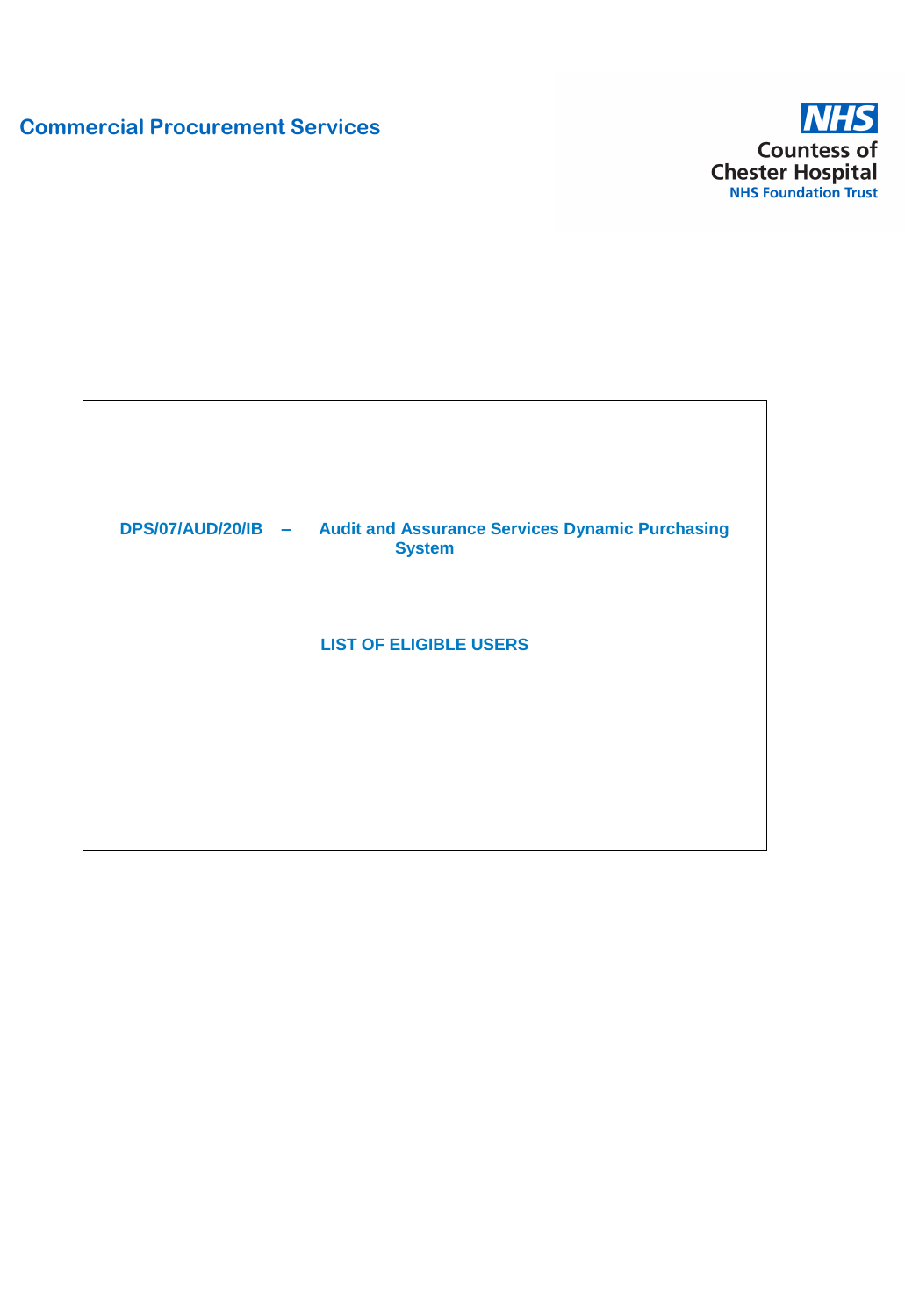## **Dynamic Purchasing System for Audit and Assurance Services**

### **DPS Ref: DPS/07/AUD/20/IB**

#### **Find a Tender Service Contract Notice ref: 2021/S 000-002416**

#### **Eligible Users of the Dynamic Purchasing System**

The Countess of Chester Hospital NHS Foundation Trust wishes to establish a Dynamic Purchasing System for use by all UK public sector bodies (and any future successors to these organisations). To provide bidders with information on potential users of the Dynamic Purchasing System the following organisations are considered the core client base:

- 1. Any of the following Customers located in the UK, and any of their successors:
	- a) Ministerial government departments;
	- b) Non ministerial government departments;
	- c) Executive agencies of government;
	- d) Non-Departmental Public Bodies (NDPBs), including advisory NDPBs, executive NDPBs, and tribunal NDPBs;
	- e) Assembly Sponsored Public Bodies (ASPBs);
	- f) Police forces;
	- g) Fire and rescue services;
	- h) Ambulance services;
	- i) Maritime and coastguard agency services;
	- j) NHS bodies;
	- k) Educational bodies or establishments including state schools (nursery schools, primary schools, middle or high schools, secondary schools, special schools), academies, colleges, Pupil Referral Unit (PRU), further education colleges and universities;
	- l) Hospices;
	- m) National Parks;
	- n) Housing associations, including registered social landlords;
	- o) Third sector and charities;
	- p) Citizens advice bodies;
	- q) Councils, including county councils, district councils, county borough councils, community councils, London borough councils, unitary councils, metropolitan councils, parish councils;
	- r) Public corporations;
	- s) Public financial bodies or institutions;
	- t) Public pension funds;
	- u) Central banks; and
	- v) Civil service bodies, including public sector buying organisations.
- 2. Those bodies located in the UK and listed and maintained by the Government on their website at<https://www.gov.uk/government/organisations> or any replacement or updated web-link.
- 3. Those bodies located in the UK and listed and maintained by the Office of National Statistics (ONS) at: [https://www.ons.gov.uk/economy/nationalaccounts/uksectoraccounts/datasets/publicsectorclas](https://www.ons.gov.uk/economy/nationalaccounts/uksectoraccounts/datasets/publicsectorclassificationguide) sificationquide or any replacement or updated web-link.
- 4. Those bodies located in the UK and which are within the scope of the definition of "Contracting Authority" in regulation 2(1) of the Public Contracts Regulations 2015, regulation 2(1) of the Public Contracts (Scotland) Regulations 2015 (PCR) and/or Schedule 1 PCR.
- 5. Any corporation established, or a group of individuals appointed to act together, for the specific